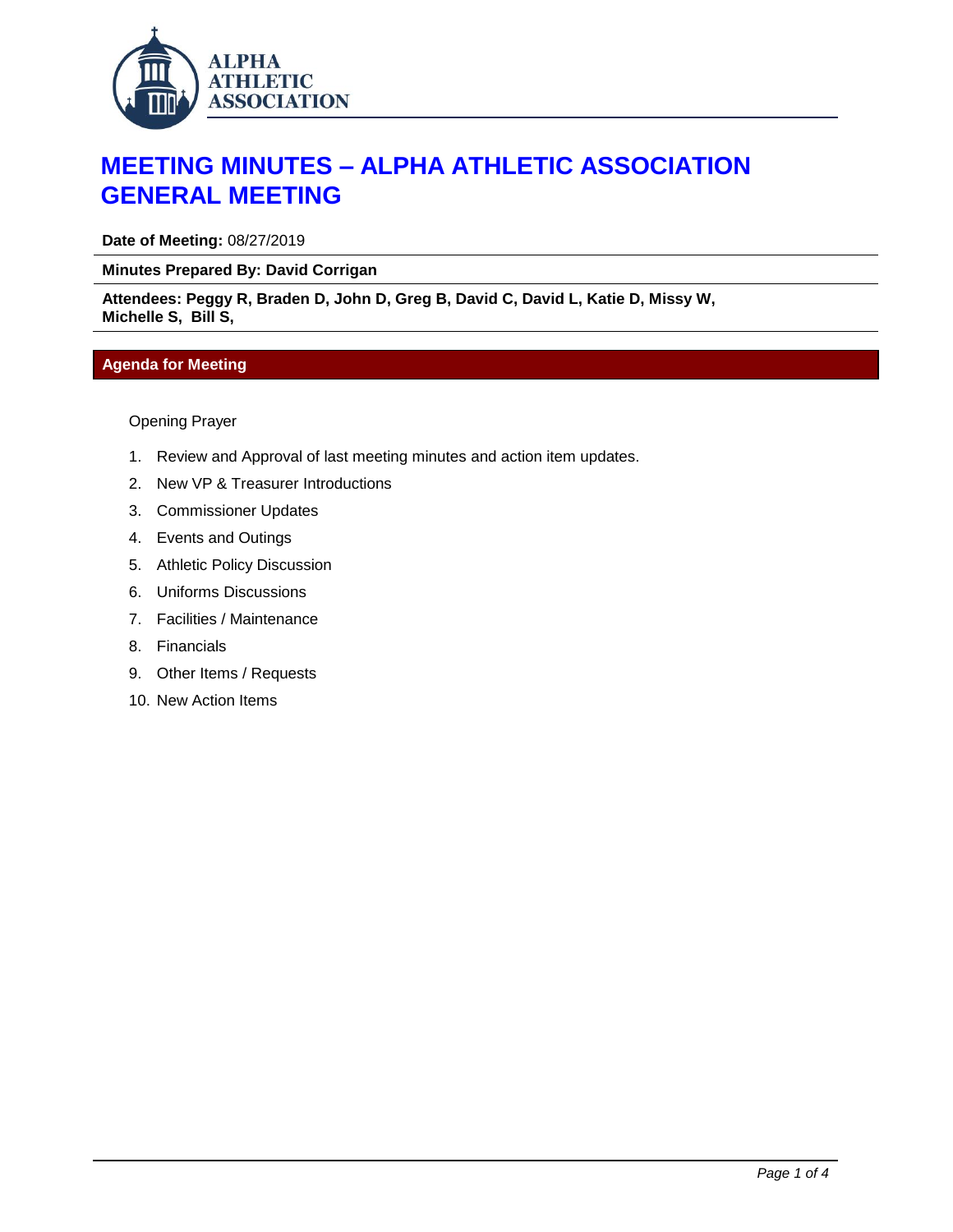

| <b>Minutes</b>                                               |                                                                            |                                                                                                                                                                                                                                                                                                                                                                                                                                                                                                                                                                                                                                                                                                         |  |  |  |
|--------------------------------------------------------------|----------------------------------------------------------------------------|---------------------------------------------------------------------------------------------------------------------------------------------------------------------------------------------------------------------------------------------------------------------------------------------------------------------------------------------------------------------------------------------------------------------------------------------------------------------------------------------------------------------------------------------------------------------------------------------------------------------------------------------------------------------------------------------------------|--|--|--|
| Agenda #                                                     | Item                                                                       | <b>Resolutions/Discussions</b>                                                                                                                                                                                                                                                                                                                                                                                                                                                                                                                                                                                                                                                                          |  |  |  |
| Item #1                                                      | Review and Approval of<br>last meeting minutes<br>and action item updates. | N/A - First meeting of the year.                                                                                                                                                                                                                                                                                                                                                                                                                                                                                                                                                                                                                                                                        |  |  |  |
| Item #2                                                      | New VP & Treasurer<br>Introduction                                         | Dave Liberati and Greg Burns introduced. 2 year term.                                                                                                                                                                                                                                                                                                                                                                                                                                                                                                                                                                                                                                                   |  |  |  |
| <b>Commissioner Updates</b><br>Item $#3$<br>before ordering. |                                                                            | Cross Country - Michelle S - 22 children this year. Uniforms<br>being worked on over the fall to be ready for spring. Re-branding for<br>school and athletic association is in process keep in mind / touch base<br>Soccer – John D – 3 teams ( $1st/2nd$ , $3rd/4th$ & Varsity) – $6th$<br>graders will be playing up along with one 5 <sup>th</sup> grader. Games will be on<br>grass field - still trying to get some games on LaRoche fields if<br>possible. New net on one net, safety anchors/chains were missing and<br>have been replaced. JV/Varsity Uniforms being looked at also for<br>Spring - keep branding updates in mind before ordering.                                              |  |  |  |
|                                                              |                                                                            | Volleyball - Katie D - Season off to good start. Summer camp<br>went well - assessing options for next Summer. JV tournament coming<br>up. Poles need to be repaired - Braden working on this due to thread<br>issues.<br>Basketball - Bill S - season starts first Saturday in November.<br>Registration will be opened up in the first week of September. Summer<br>league / Gym Rats events went / are going well. Can we order new<br>basketballs - Bill getting pricing. Bill may come in to talk to 7/8 graders<br>about basketball. Developmental Basketball will be opened to 2nd / 3rd<br>and $4th$ graders – no concerns. Little Eagles would be K and $1st$ grade.<br>Track - not discussed. |  |  |  |
| Item #4                                                      | <b>Events and Outings</b>                                                  | <b>Golf Outing:</b><br>Still recruiting people to sign up. Some issues with Givesmart links<br>taking people to a different site. plan to put a blast on Teamsnap with<br>correct link                                                                                                                                                                                                                                                                                                                                                                                                                                                                                                                  |  |  |  |
| Item #5                                                      | <b>Athletic Policy</b>                                                     | Discussion of existing Athletic Policy - Policy being updated at present<br>by executive committee to work to make it realistic and followable. Plan<br>would be bring to a meeting with commissioners to get input and to roll<br>out this year.                                                                                                                                                                                                                                                                                                                                                                                                                                                       |  |  |  |
| Item #6                                                      | Uniforms                                                                   | See updates by sport above. Bill/Michelle/Jay to get together to see if<br>we can save \$ using one vendor. Re-branding dodger blue and a<br>standardized gold are planned to be used at this point.                                                                                                                                                                                                                                                                                                                                                                                                                                                                                                    |  |  |  |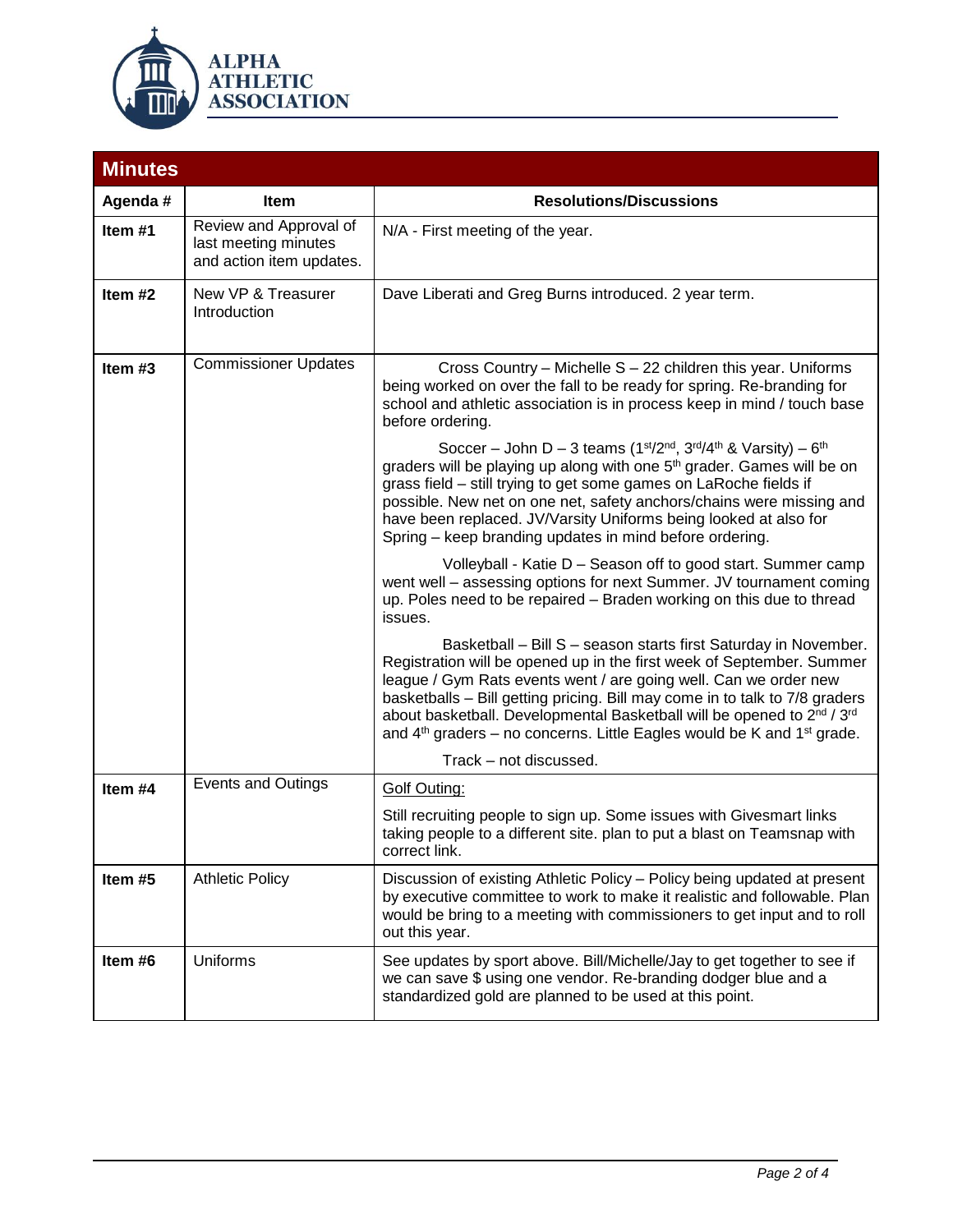

| <b>Minutes</b> |                        |                                                                                                                                                                                       |  |  |  |
|----------------|------------------------|---------------------------------------------------------------------------------------------------------------------------------------------------------------------------------------|--|--|--|
| Item #7        | <b>Facilities</b>      | Equipment:<br>Poles for Volleyball need to be secured / repaired - Braden.<br>Old volleyball ref stands / base can be removed / disposed - Peggy                                      |  |  |  |
|                |                        | <b>Concession Stand:</b><br>Up roughly \$1k since basketball started last November. Stocking up for<br>this session. Using Teamsnap to plan for concession stand times /<br>stocking. |  |  |  |
|                |                        | First Aid Kits:<br>Available in shed on $2^{nd}$ shelf by the door, in storage room in gym.<br>Need to review locations and if replenishment needed.                                  |  |  |  |
| Item #8        | Financials             | Greg circulated summarized version of cashflow and balance sheet.<br>No issues at present. Discussion around what we wanted to review in<br>detail at AAA meetings still open.        |  |  |  |
| Item $# 9$     | Other Items / Requests | Sports Releases – can we look into loading straight into Team-snap.<br>Possibly try it online for basketball.                                                                         |  |  |  |

| Item #10 Action Items                                     | Owner           | Due Date               | <b>Status</b> |
|-----------------------------------------------------------|-----------------|------------------------|---------------|
| Meet to review uniform vendors                            | Bill/ Michelle/ | By next meeting        |               |
|                                                           | <b>John</b>     |                        |               |
| Repair Volleyball poles                                   | <b>Braden</b>   | <b>ASAP</b>            |               |
|                                                           |                 |                        |               |
| Dispose of / sell old ref. stands                         | Peggy           | ASAP                   |               |
| <b>Blast Teamsnap for Golf outing</b>                     | <b>Braden</b>   | 9/1/2019               |               |
| Update & review of Athletic Policy                        | Executive       | <b>October Meeting</b> |               |
|                                                           | Committee       |                        |               |
| First Aid kits – check locations / replenishment          | Peggy           |                        |               |
| Planned coaches to be sent to Peggy for final approval to | Commissioners   | Before confirming      |               |
| ensure clearances are complete.                           |                 | coaches for season     |               |
| New basketball pricing                                    | Bill            | Before season          |               |
|                                                           |                 |                        |               |
|                                                           |                 |                        |               |
|                                                           |                 |                        |               |
|                                                           |                 |                        |               |
|                                                           |                 |                        |               |
|                                                           |                 |                        |               |
|                                                           |                 |                        |               |